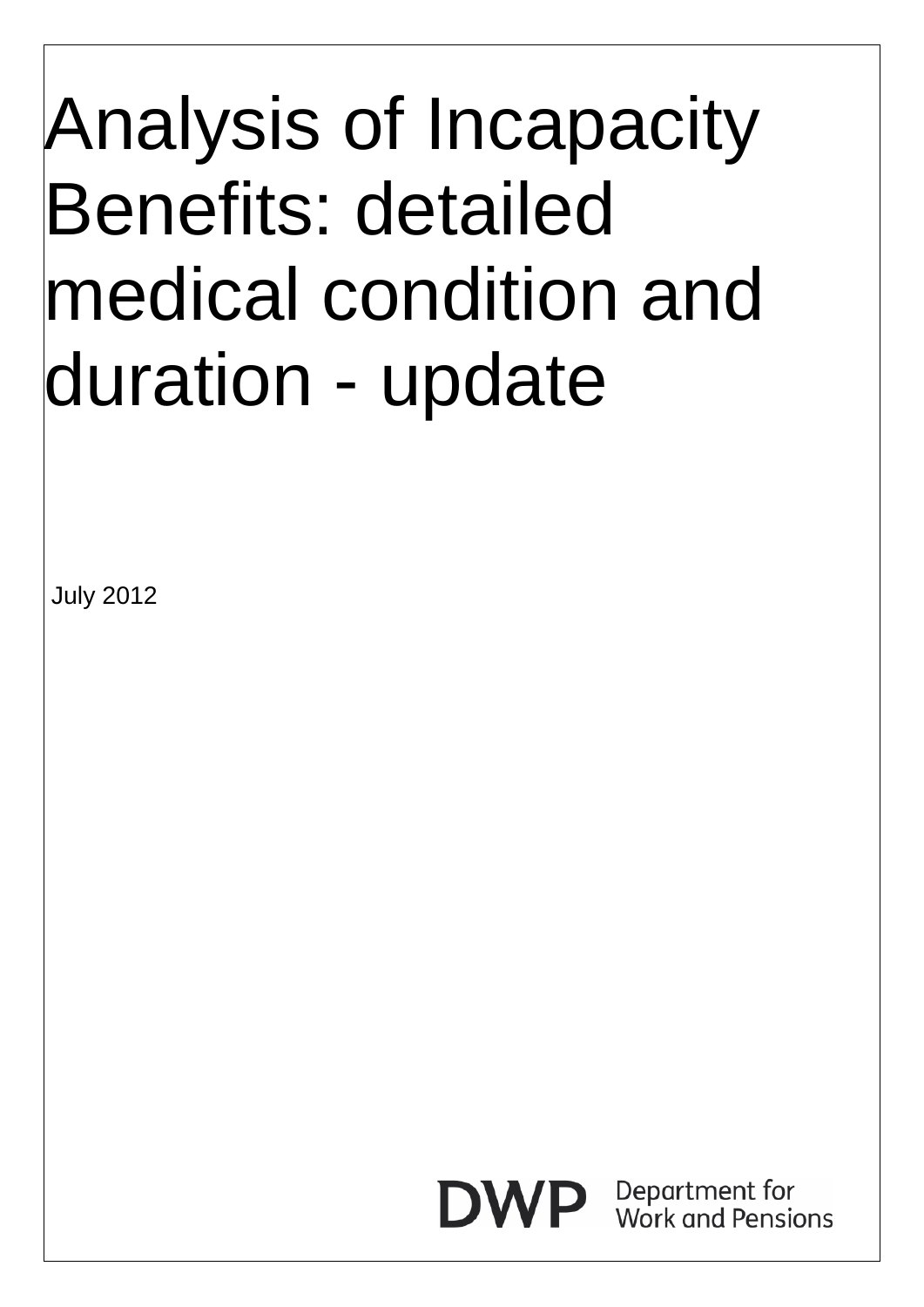## **Background**

Incapacity benefits are weekly payments for people who become incapable of work while under State Pension age. They are:

Employment and Support Allowance (ESA), which is for new claimants from October 2008, offers personalised support and financial help, so that claimants can do appropriate work, if they are able to, and provides increased financial support for those who have an illness or disability that severely affects their ability to work.

Incapacity Benefit (IB) provides support for people who cannot work because of an illness or disability which started before October 2008. Similarly, Severe Disablement Allowance (SDA) could be claimed before April 2001 by those unable to work for at least 28 weeks in a row because of illness or disability.

IB and SDA are being phased out, and work is underway to review claims of those under state pension age to see if they can claim ESA instead.

More information on incapacity benefits is available on the DirectGov website at http://www.direct.gov.uk/en/DisabledPeople/FinancialSupport/esa/DG\_171894. More information about the review of existing IB/SDA claims is available at http://www.direct.gov.uk/en/MoneyTaxAndBenefits/BenefitsTaxCreditsAndOtherSupp ort/Illorinjured/DG\_188859.

The Department publishes a range of statistical information on IB/SDA and ESA claimants at http://research.dwp.gov.uk/asd/index.php?page=tabtool, including statistics on the numbers of claimants by the main medical condition and duration of the claim at

http://83.244.183.180/100pc/ibsda/icdgp/ctdurtn/a\_carate\_r\_icdgp\_c\_ctdurtn\_aug11. html

http://83.244.183.180/100pc/esa/icdgp/ctdurtn/a\_carate\_r\_icdgp\_c\_ctdurtn\_aug11.ht ml

and

http://83.244.183.180/100pc/ibsda/icdgp/ctdurtn/a\_carate\_r\_icdgp\_c\_ctdurtn\_nov11. html

http://83.244.183.180/100pc/esa/icdgp/ctdurtn/a\_carate\_r\_icdgp\_c\_ctdurtn\_nov11.ht ml

Causes of incapacity are based on the International Classification of Diseases,  $10^{th}$ revision, published by the World Health Organisation.

This analysis updates the earlier one published on 24 January 2012, providing a detailed breakdown of the medical conditions and durations at August 2011 and November 2011.